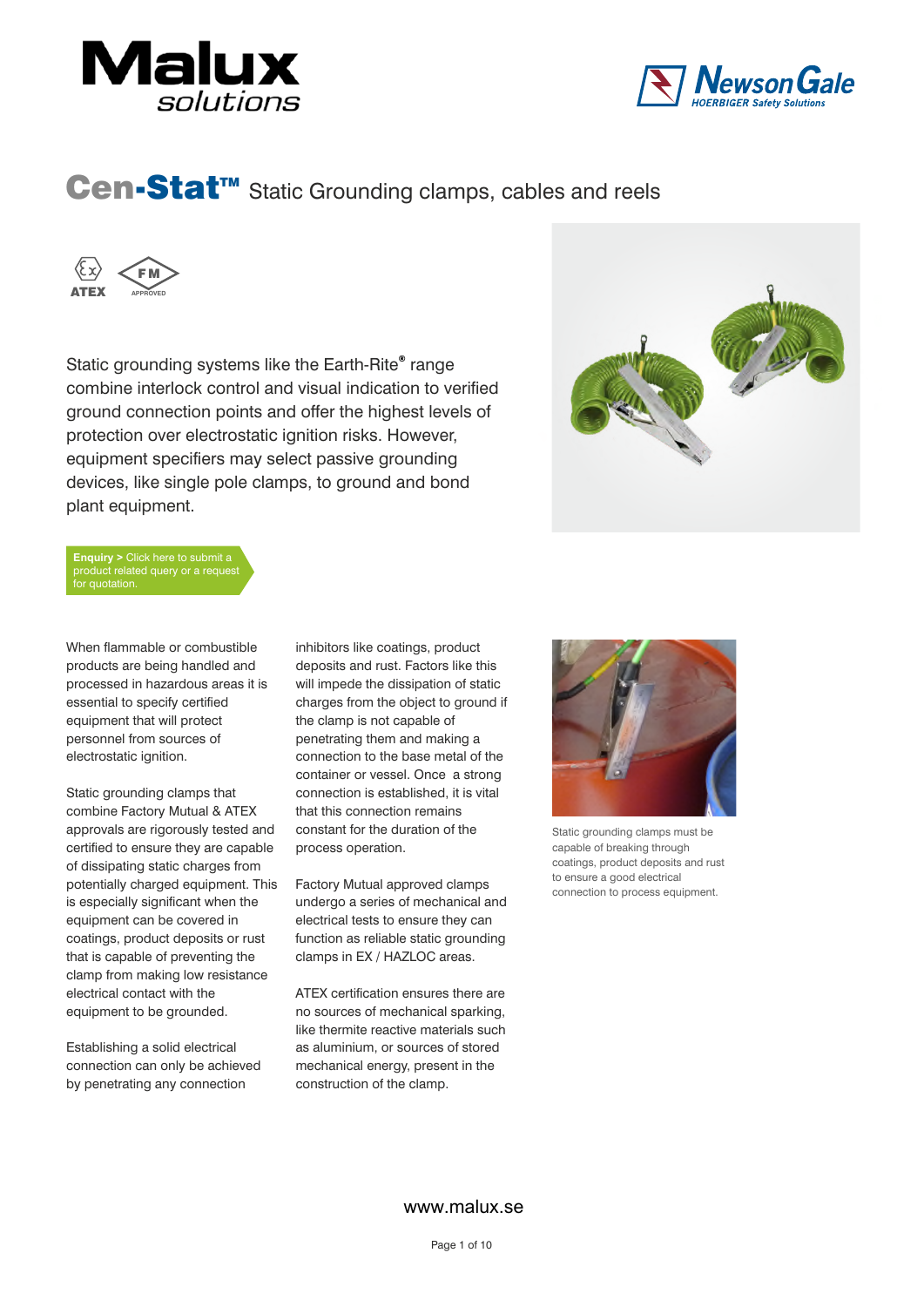



# 5 good reasons to specify ATEX & FM approved clamps.

#### **>** Clamp Pressure Testing

ensures the grounding clamp is capable of establishing and maintaining low resistance electrical contact with equipment (FM approvals).

#### **>** Electrical Continuity Testing

ensures the electrical continuity from the teeth throughout the grounding clamp is less than 1 ohm (FM approvals).

**>** High Frequency Vibration Testing

ensures the grounding clamp is capable of maintaining positive contact when attached to vibrating equipment (FM approvals).

**>** Mechanical Pull Testing

ensures the grounding clamp cannot be pulled off the equipment without an intentional application of force (FM approvals).

#### **>** Sources of mechanical sparking

ensures no mechanical sparking sources are present in the clamp (ATEX certification).



To remove static electricity from the EX/HAZLOC atmosphere grounding clamps should be capable of achieving connections to equipment with resistance values that do not exceed 10 ohms.



Equipment can only be grounded by ensuring a low resistance connection to verified true earth grounding points (e.g. copper bus-bars). Other equipment used in the process can be bonded to the equipment that is grounded ensuring static electricity does not accumulate on the equipment in the overall system.

#### **Warning!**

Drums and containers can have typical coating thicknesses of 675 micro-metres. Product deposits on drums and containers can result in thicknesses of up to several millimetres. The flat surfaces of basic welding clamps and battery clips are not designed to penetrate such coatings. It is of critical importance to specify clamps that can make regular and positive electrical contact with the conductive parts of the container. This will ensure that every time a process capable of generating static charges is carried out the risk of an incendive static spark discharge is reduced to an acceptable level.

#### **Both IEC 60079-32-1,13.4.1 and NFPA 77, 7.4.1.6 & 7.4.1.4 state:**

Temporary connections can be made using bolts, pressure-type earth (ground) clamps, or other special clamps. Pressure-type clamps should have sufficient pressure to penetrate any protective coating, rust, or spilled material to ensure contact with the base metal with an interface resistance of less than 10  $\Omega^*$ .

Where wire conductors are used, the minimum size of the bonding or earthing wire is dictated by mechanical strength, not by its current-carrying capacity. Stranded or braided wires should be used for bonding wires that will be connected and disconnected frequently.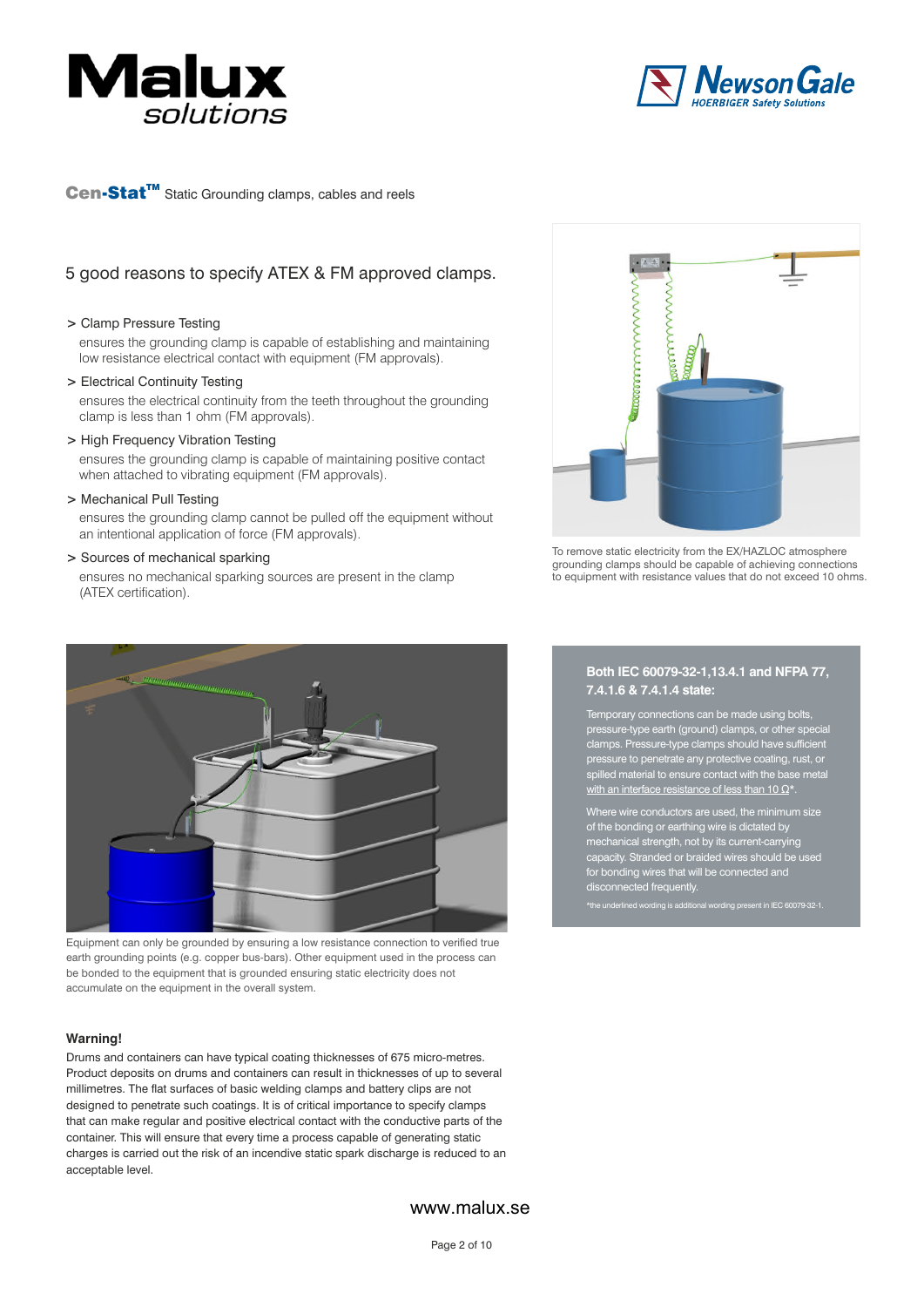



Static Grounding clamps with Cen-Stat cable

#### **What is Cen-Stat™cable?**

Cen-Stat is a coating and conductor formula based on Newson Gale's 30 plus years of experience of the rigorous demands of industrial work environments. It combines the features of a well-respected DuPont thermoplastic elastomer that provides a wide operating temperature range, resistance to a wide range of chemical products and enhanced mechanical durability.

Included in our Cen-Stat formulation is static dissipative material that prevents the cable from carrying an electrostatic charge and additives that provide protection against exposure to ultra-violet light.

The conductor is composed of multi-stranded galvanized steel threads providing a conductor cross-sectional area of 4 mm² (11 AWG), and with the coating included provides a cable diameter of 6 mm (0.25"). Cen-Stat is supplied in standard retractable spiral lengths of 3 m (10 ft.), 5 m (16 ft.), and 10 m (32 ft.). Cen-Stat is supplied with Newson Gale's X45 and X90 heavy duty clamps. Other lengths are available on request.



Cen-Stat cable





#### **Cen-Stat cable is used across all Newson Gale product categories.**

| <b>Blue Cen-Stat</b>   | Active grounding circuits carrying intrinsically safe current.                |
|------------------------|-------------------------------------------------------------------------------|
| <b>Green Cen-Stat</b>  | Passive grounding cable colour coded for Europe and the<br>rest of the world. |
| <b>Orange Cen-Stat</b> | Passive grounding cable colour coded for North and South<br>America.          |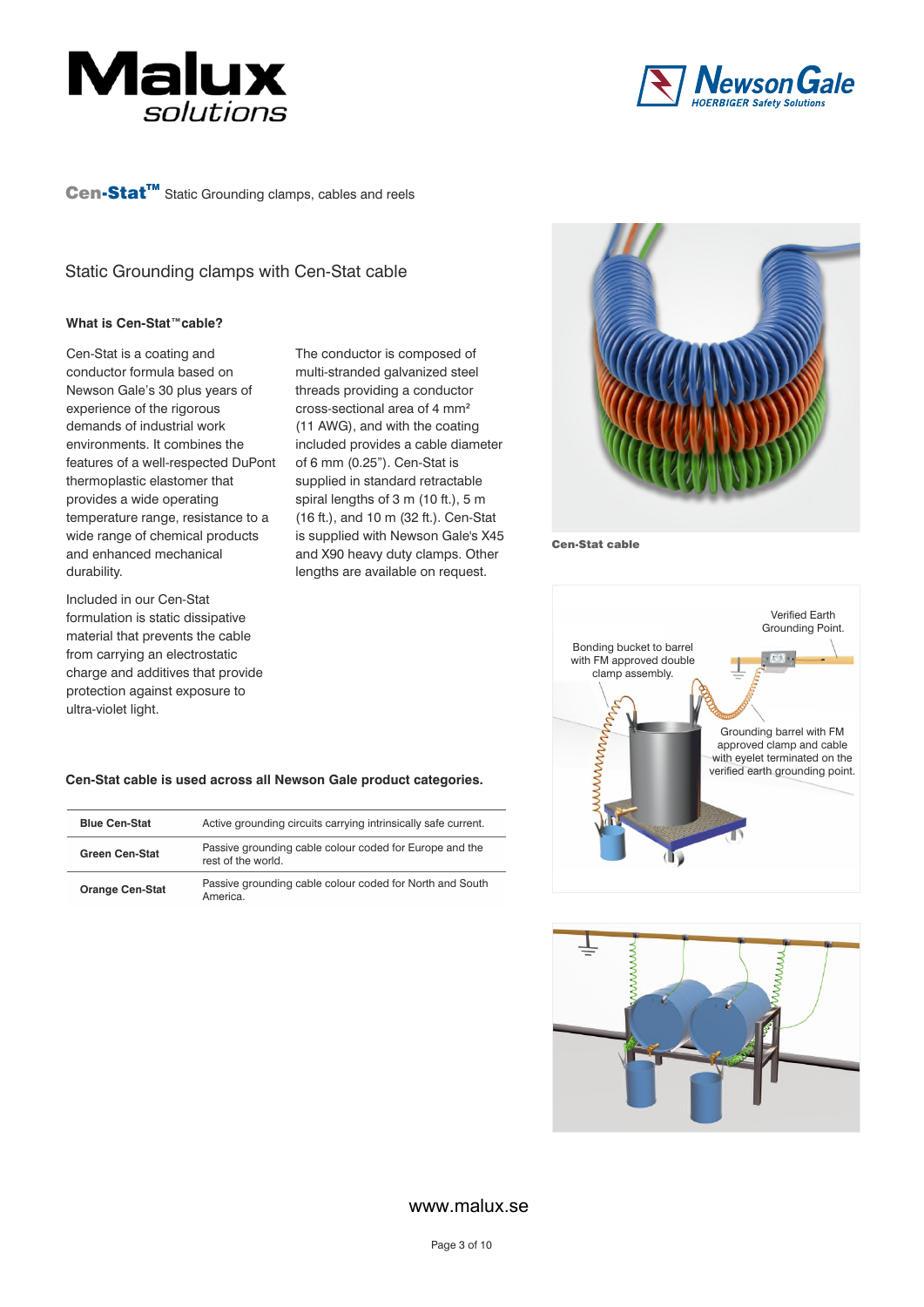



### **VESX90** large Heavy Duty static grounding clamp with Cen-Stat cable

| <b>Applications:</b>             | Grounding and bonding metal objects ranging from 55 gallon<br>drums to large metal totes and IBCs.                                                         |
|----------------------------------|------------------------------------------------------------------------------------------------------------------------------------------------------------|
| Clamp material:                  | Stainless Steel (SS grade: 304)                                                                                                                            |
| Operating<br>Temperature:        | $-40^{\circ}$ C to $+60^{\circ}$ C                                                                                                                         |
| Dimensions:                      | 236 mm x 105 mm x 33 mm (9.3" x 4.1" x 1.3")                                                                                                               |
| Maximum jaw<br>opening:          | 30 mm (1.8") approx.                                                                                                                                       |
| Clamp teeth:                     | 2 tungsten carbide teeth - set side by side in a stainless steel<br>mounting block for extra stability.                                                    |
| Spring:                          | Torsion spring (3.5 turn design) Stainless steel (SS Grade: 302).                                                                                          |
| <b>FM /ATEX</b><br>certification | Ex II 1 GD T6 (Assessed to EN 13463-1 : 2009)<br>FM Certificate of Compliance number: 3046346.<br>ATFX certificate number: Sira 02ATFX9381                 |
| Cable supplied:                  | 3 m (10 ft.), 5 m (16 ft.) or 10 m (32 ft.) Cen-Stat spiral multi-<br>stranded galvanized steel with green anti-UV / static dissipative<br>Hytrel coating. |
| Wire diameter:                   | Conductor cross sectional area - 4 mm <sup>2</sup> (11 AWG) approx.<br>With Cen-Stat coating - 6 mm (0.25") diameter.                                      |
| Ring terminal:                   | 10 mm (0.4") hole diameter.                                                                                                                                |



**VESX45** standard size Heavy Duty static grounding clamp with Cen-Stat cable

| <b>Applications:</b>             | Grounding and bonding metal objects ranging from small cans<br>to 55 gallon drums.                                                                        |  |
|----------------------------------|-----------------------------------------------------------------------------------------------------------------------------------------------------------|--|
| Clamp material:                  | Stainless Steel (SS grade: 304)                                                                                                                           |  |
| Operating<br>Temperature:        | -40 $^{\circ}$ C to +60 $^{\circ}$ C                                                                                                                      |  |
| Dimensions:                      | 120 mm x 65 mm x 25 mm (4.7" x 2.6" x 1.0").                                                                                                              |  |
| Maximum jaw<br>opening:          | 15 mm (0.6") approx.                                                                                                                                      |  |
| Clamp teeth:                     | 2 tungsten carbide teeth - set side by side in a stainless steel<br>mounting block for extra stability.                                                   |  |
| Spring:                          | Torsion spring (4 turn design) Stainless steel (SS Grade: 302).                                                                                           |  |
| <b>FM /ATEX</b><br>certification | Ex II 1 GD T6 (Assessed to EN 13463-1 : 2009)<br>FM Certificate of Compliance number: 3046346.<br>ATEX certificate number: Sira 02ATEX9381                |  |
| Cable supplied:                  | 3m (10 ft.), 5 m (16 ft.) or 10 m (32 ft.) Cen-Stat spiral multi-<br>stranded galvanized steel with green anti-UV / static dissipative<br>Hytrel coating. |  |
| Wire diameter:                   | Conductor cross sectional area - 4 mm <sup>2</sup> (11 AWG) approx.<br>With Cen-Stat coating - 6 mm (0.25") diameter.                                     |  |
| Ring terminal:                   | 10 mm (0.4") hole diameter.                                                                                                                               |  |

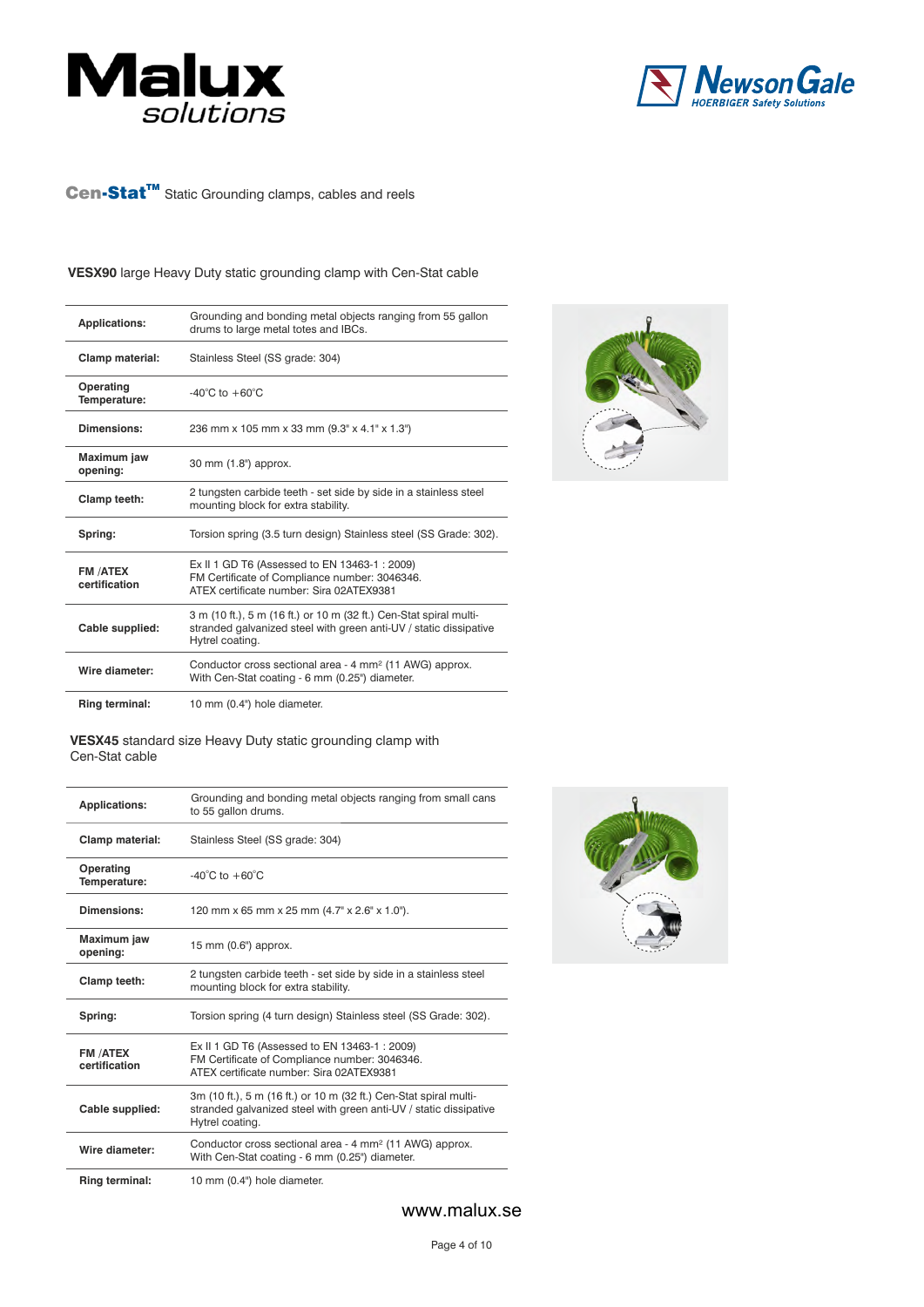



# Heavy Duty grounding clamps with cable reels.

Retracting cable reels are an alternative solution to using retractable Cen-Stat™ spiral cable. They are normally specified for locations where there is a preference for ensuring process operators stow grounding clamps correctly for good "housekeeping" purposes when the clamps are not in use.

The R-series of retractable cable reels are supplied in 6.1 m (20 ft.), 9.1 m (30 ft.) and 15.2 m (50 ft.) lengths. The blue powder coated reel is supplied with Hytrel cable which has a yellow coating. The stainless steel reels are supplied with nylon coated stainless steel cable.



Newson Gale's "R-series" of static grounding reels offer Hytrel cable housed on automatically retractable cable reel.

#### Blue powder coated retractable cables reels.

| <b>Applications:</b>              | Grounding and bonding metal objects ranging from small cans<br>to 55 gallon drums (VESX45).<br>Grounding and bonding metal objects ranging from open top<br>55 gallon drums to large totes and IBCs (VESX90). |  |
|-----------------------------------|---------------------------------------------------------------------------------------------------------------------------------------------------------------------------------------------------------------|--|
| <b>Reel dimensions:</b>           | 190 mm x 155 mm x 51 mm (7.5" x 6.1" x 2.0") approx.                                                                                                                                                          |  |
| Cable lengths:                    | 6.1 m (20 ft.), 9.1 m (30 ft.), 15.2 m (50 ft.) with Hytrel coating.                                                                                                                                          |  |
| Cable supplied                    | Hytrel multi-stranded galvanized steel with hi-viz yellow coating.                                                                                                                                            |  |
| Cable diameter:                   | 2.3 mm (3/32") galvanized braided cable conductor<br>3.2 mm (1/8") with Hytrel coating.                                                                                                                       |  |
| <b>Reel construction:</b>         | Latchable spring mounted cable drum mounted in powder<br>coated steel housing.                                                                                                                                |  |
| Reel FM / ATEX<br>Certification:  | FM approved (R20 & R30)<br>ATEX Ex II 2 GD T6 (Assessed to EN 13463-1 : 2001).                                                                                                                                |  |
| Clamp FM / ATEX<br>Certification: | FM approved.<br>ATEX Ex II 1 GD T6 (Assessed to EN 13463-1 : 2009).                                                                                                                                           |  |

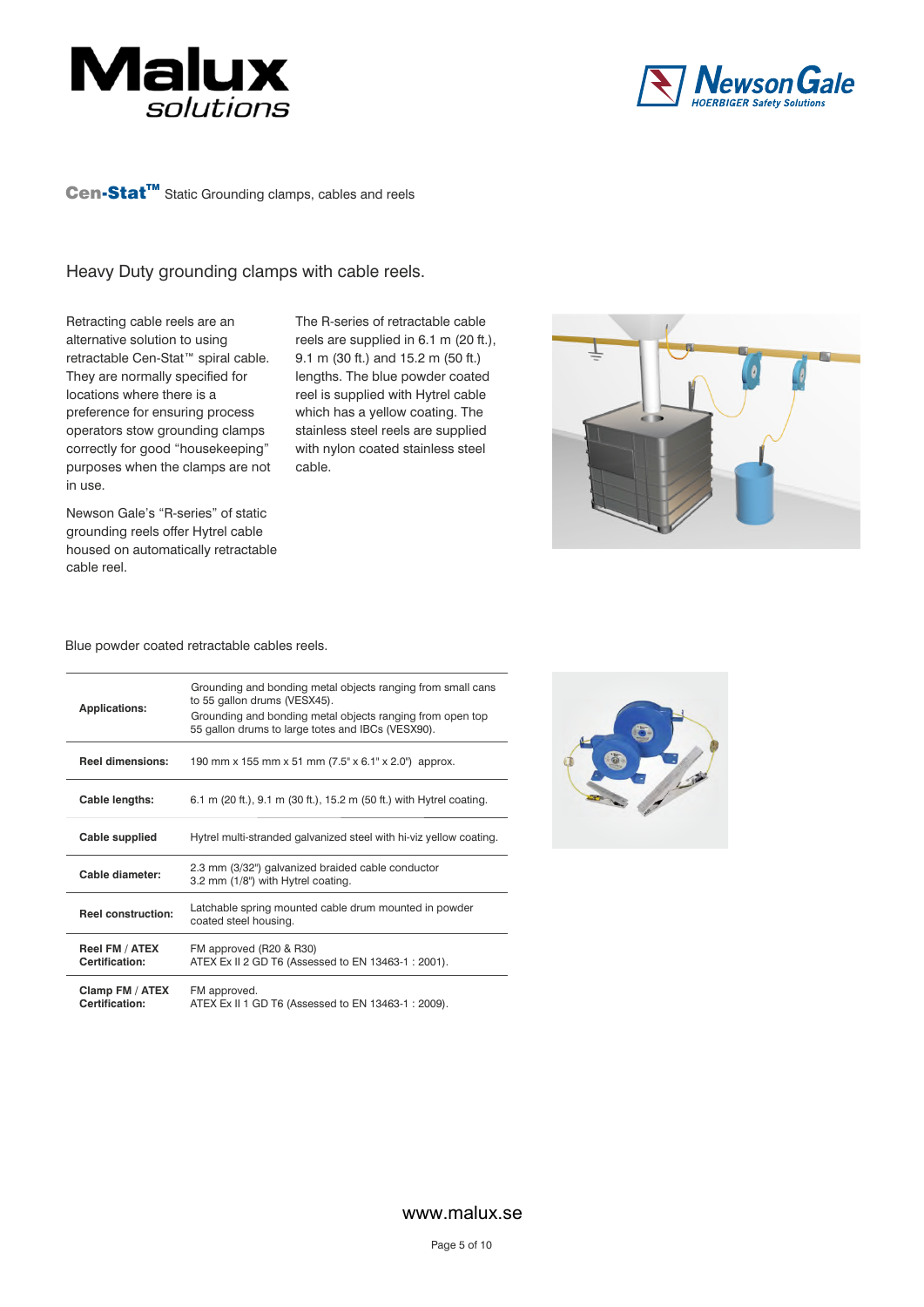



# Technical Information

#### NG Reels 20

|     | mm           | inch               | <b>Mounting</b> |
|-----|--------------|--------------------|-----------------|
| A   | 190.00       | 7.48               |                 |
| B   | 155.00       | 6.10               |                 |
| c   | 6.750 x 9.53 | $0.27 \times 0.38$ | 2 slots         |
| D   | 145.00       | 5.71               |                 |
| Е   | 170.00       | 6.69               |                 |
| F   | 50.80        | 2.00               |                 |
| Kgs | 1.25         |                    |                 |
| Ibs | 2.75         |                    |                 |

#### NG Reels 30

|            | mm     | inch | <b>Mounting</b> |
|------------|--------|------|-----------------|
| A          | 237.00 | 9.33 |                 |
| в          | 200.00 | 7.87 |                 |
| C          | 10.32  | 0.41 | 4 slots         |
| D          | 200.00 | 7.87 |                 |
| Е          | 220.00 | 8.66 |                 |
| F          | 60.00  | 2.36 |                 |
| <b>Kgs</b> | 2.25   |      |                 |
| Ibs        | 4.95   |      |                 |

#### NG Reels 50

|            | mm     | inch | <b>Mounting</b> |
|------------|--------|------|-----------------|
| A          | 237.00 | 9.33 |                 |
| в          | 200.00 | 7.87 |                 |
| C          | 10.32  | 0.41 | 4 slots         |
| D          | 200.00 | 7.87 |                 |
| E          | 220.00 | 8.66 |                 |
| F          | 60.00  | 2.36 |                 |
| <b>Kgs</b> | 2.25   |      |                 |
| Ibs        | 4.95   |      |                 |

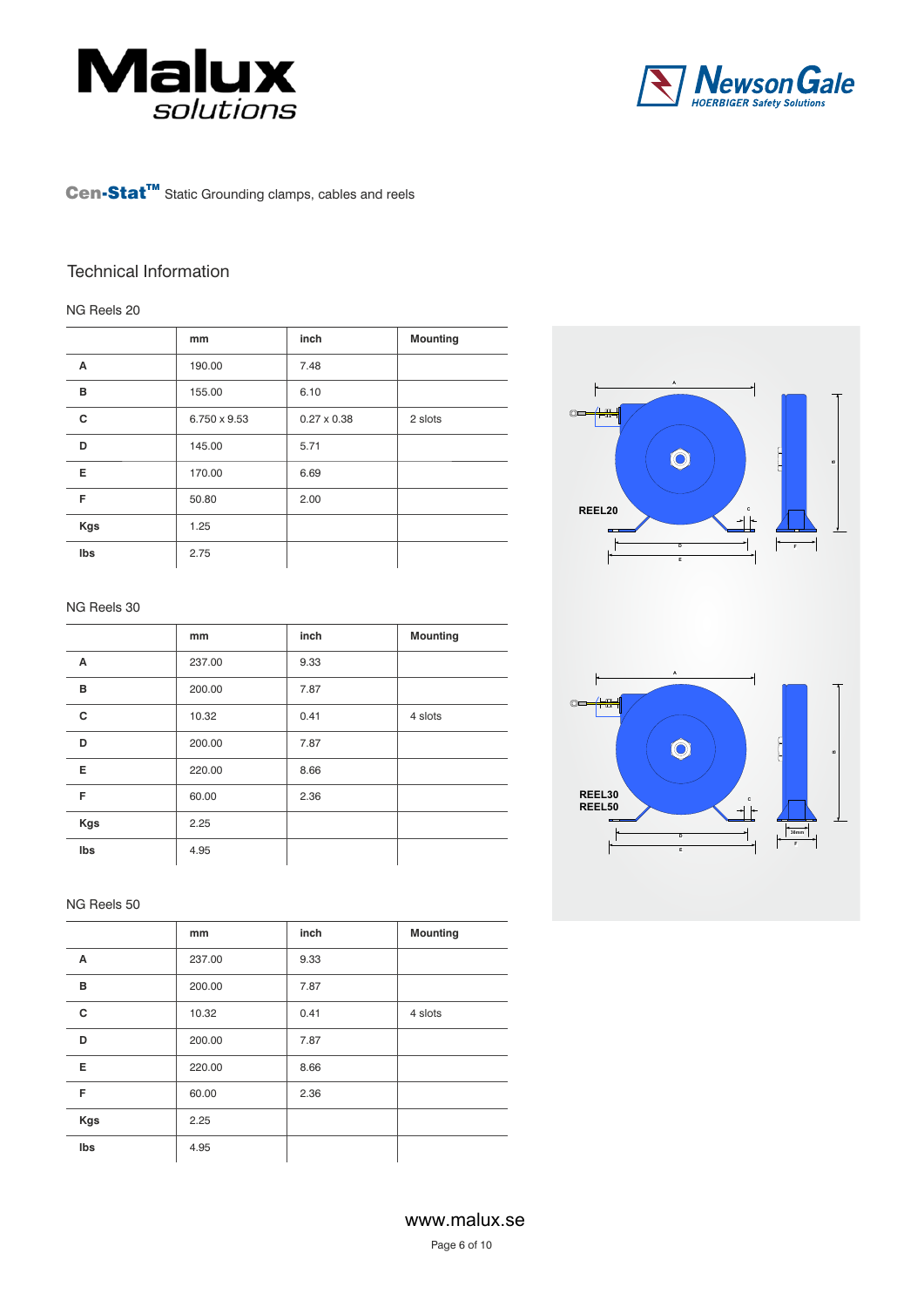



#### R-Series stainless steel retractable cables reels.

| Grounding and bonding metal objects ranging from small cans<br>to 55 gallon drums (VESX45).<br><b>Applications:</b><br>Grounding and bonding metal objects ranging from open top<br>55 gallon drums to large totes and IBCs (VESX90). |                                                                                               |
|---------------------------------------------------------------------------------------------------------------------------------------------------------------------------------------------------------------------------------------|-----------------------------------------------------------------------------------------------|
| <b>Reel dimensions:</b>                                                                                                                                                                                                               | 190 mm x 155 mm x 51 mm (7.5" x 6.1" x 2.0") approx.                                          |
| Cable lengths:                                                                                                                                                                                                                        | 6.1 m (20 ft.), 9.1 m (30 ft.), 15.2 m (50 ft.) with Hytrel coating.                          |
| Cable supplied                                                                                                                                                                                                                        | Hytrel multi-stranded stainless steel (SS 304) with hi-viz<br>yellow coating.                 |
| Cable diameter:                                                                                                                                                                                                                       | 2.3 mm (3/32") stainless steel braided cable conductor<br>3.9 mm (5/32") with Hytrel coating. |
| <b>Reel construction:</b>                                                                                                                                                                                                             | Latchable spring mounted cable drum mounted in stainless steel<br>(SS 304) housing.           |
| <b>Reel ATEX</b><br>Certification:                                                                                                                                                                                                    | ATEX Ex II 2 GD T6 (Assessed to EN 13463-1 : 2001).                                           |
| Clamp FM / ATEX<br>Certification:                                                                                                                                                                                                     | FM approved.<br>ATEX Ex II 1 GD T6 (Assessed to EN 13463-1 : 2009).                           |



#### 30 m (100 ft.) retractable cable reels

| <b>Applications:</b>               | Grounding and bonding metal objects ranging from small cans<br>to 55 gallon drums (VESX45).                                |  |
|------------------------------------|----------------------------------------------------------------------------------------------------------------------------|--|
|                                    | Grounding and bonding metal objects ranging from open top 55<br>gallon drums to large totes and IBCs (VESX90).             |  |
| <b>Reel dimensions:</b>            | 190 mm x 155 mm x 51 mm (7.5" x 6.1" x 2.0") approx.                                                                       |  |
| Cable lengths:                     | 30 m only (100 ft.).                                                                                                       |  |
| Cable supplied                     | Hytrel multi-stranded galvanized steel with hi-viz yellow coating.                                                         |  |
| Cable diameter:                    | 2.3 mm (3/32") galvanized braided cable conductor<br>3.2 mm (1/8") with Hytrel coating.                                    |  |
| <b>Reel construction:</b>          | Latchable spring mounted cable drum mounted in red powder<br>coated housing (product code: VESM19).                        |  |
|                                    | Non-latchable self retracting spring mounted cable drum<br>mounted in red powder coated housing<br>(product code: VESM21). |  |
| <b>Reel ATEX</b><br>Certification: | ATEX Ex II 2 GD T6 (Assessed to EN 13463-1: 2001).                                                                         |  |
| Clamp FM / ATEX<br>Certification:  | FM approved.<br>ATEX Ex II 1 GD T6 (Assessed to EN 13463-1: 2009).                                                         |  |

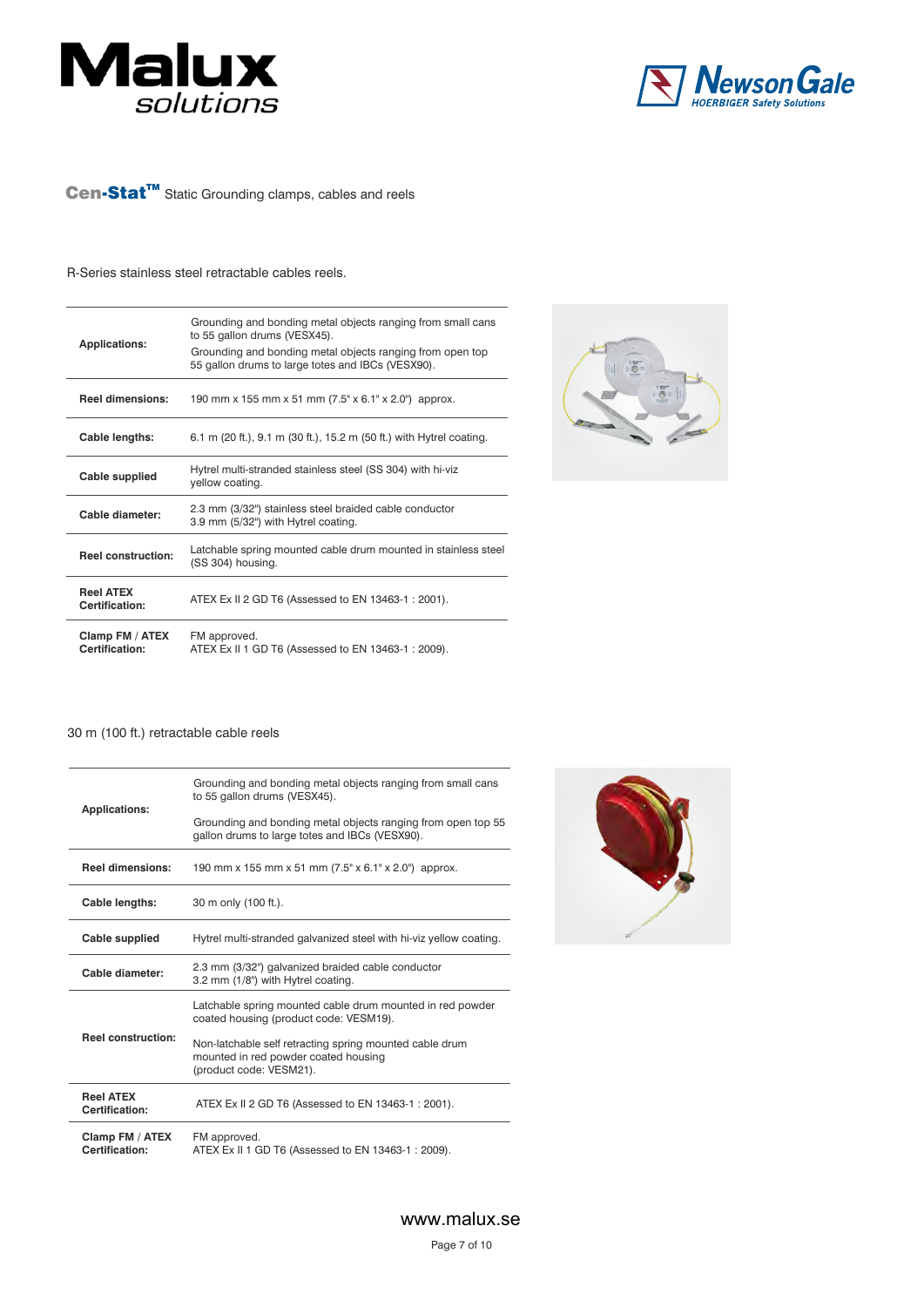



# Additional static grounding devices in the Cen-Stat<sup>™</sup> range. Double ended VESX90

| <b>Applications:</b>             | Bonding metal objects ranging from 55 gallon drums to large<br>metal totes and IBCs.                                                                       |
|----------------------------------|------------------------------------------------------------------------------------------------------------------------------------------------------------|
| Clamp material:                  | Stainless Steel (SS grade: 304)                                                                                                                            |
| Operating<br>Temperature:        | $-40^{\circ}$ C to $+60^{\circ}$ C                                                                                                                         |
| Dimensions:                      | 236 mm x 105 mm x 33 mm (9.3" x 4.1" x 1.3")                                                                                                               |
| Maximum jaw<br>opening:          | 30 mm (1.8") approx.                                                                                                                                       |
| Clamp teeth:                     | 2 tungsten carbide teeth - set side by side in a stainless steel<br>mounting block for extra stability.                                                    |
| Spring:                          | Torsion spring (3.5 turn design) Stainless steel (SS Grade: 302).                                                                                          |
| <b>FM /ATEX</b><br>certification | Ex II 1 GD T6 (Assessed to EN 13463-1: 2009)<br>FM Certificate of Compliance number: 3046346.<br>ATFX certificate number: Sira 02ATFX9381                  |
| Cable supplied:                  | 3 m (10 ft.), 5 m (16 ft.) or 10 m (32 ft.) Cen-Stat spiral multi-<br>stranded galvanized steel with green anti-UV / static dissipative<br>Hytrel coating. |
| Wire diameter:                   | Conductor cross sectional area - 4 mm <sup>2</sup> (11 AWG) approx.<br>With Cen-Stat coating - 6 mm (0.25") diameter.                                      |



#### Double ended VESX45

| <b>Applications:</b>            | Bonding metal objects ranging from small cans to 205 litre (55<br>gallon) drums.                                                                          |  |
|---------------------------------|-----------------------------------------------------------------------------------------------------------------------------------------------------------|--|
| Clamp material:                 | Stainless Steel (SS grade: 304)                                                                                                                           |  |
| Operating<br>Temperature:       | $-40^{\circ}$ C to $+60^{\circ}$ C                                                                                                                        |  |
| Dimensions:                     | 120 mm x 65 mm x 25 mm (4.7" x 2.6" x 1.0").                                                                                                              |  |
| Maximum jaw<br>opening:         | 15 mm (0.6") approx.                                                                                                                                      |  |
| Clamp teeth:                    | 2 tungsten carbide teeth - set side by side in a stainless steel<br>mounting block for extra stability.                                                   |  |
| Spring:                         | Torsion spring (4 turn design) Stainless steel (SS Grade: 302).                                                                                           |  |
| <b>FM/ATEX</b><br>certification | Ex II 1 GD T6 (Assessed to EN 13463-1 : 2009)<br>FM Certificate of Compliance number: 3046346.<br>ATFX certificate number: Sira 02ATFX9381                |  |
| Cable supplied:                 | 3m (10 ft.), 5 m (16 ft.) or 10 m (32 ft.) Cen-Stat spiral multi-<br>stranded galvanized steel with green anti-UV / static dissipative<br>Hytrel coating. |  |
| Wire diameter:                  | Conductor cross sectional area - 4 mm <sup>2</sup> (11 AWG) approx.<br>With Cen-Stat coating - 6 mm (0.25") diameter.                                     |  |

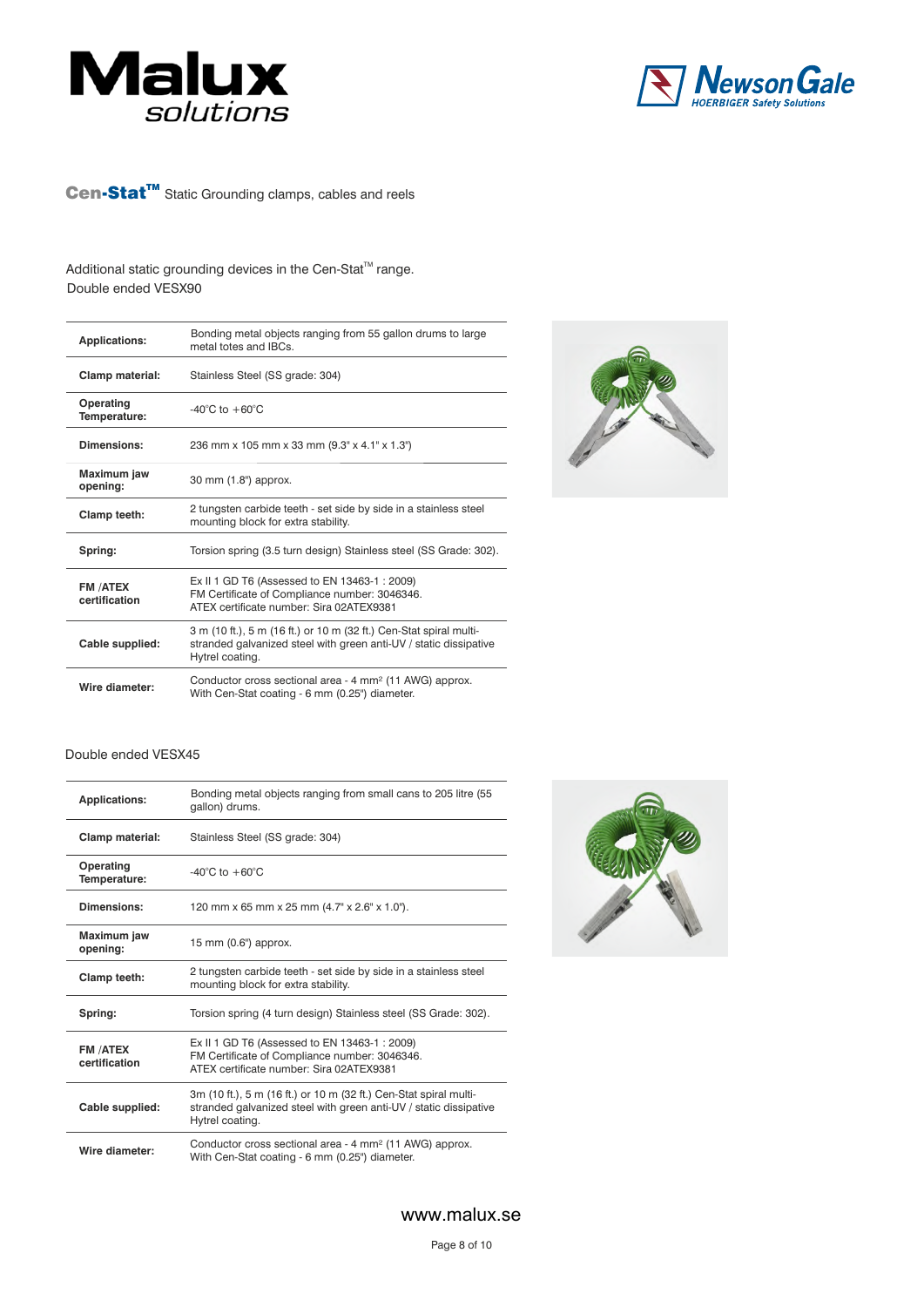



### Additional options



Stainless steel swivel for mounting R20, R30 and R50 reels.



C-Clamp 20 mm x 48 mm x 37 mm (0.80" x 1.90" x 1.46") Tamper proof version available.



Clamp stowage station with earth ground terminals. Stows two grounding clamps.



Nylon coated stainless steel cable connected to VESX45 and VESX90 grounding clamps.

## What are the benefits of using tungsten carbide teeth?

Tungsten carbide is one of the hardest materials in use in industry today and when used in combination with a well designed clamp spring, has the capability to continuously bite through coatings, rust or product deposits that a basic alligator clip or welding clamp would struggle with. Sharpened tungsten carbide teeth are a standard feature of Newson Gale's heavy duty clamps.

## Why is spring design so important?

A grounding clamp's effectiveness at protecting against the ignition of flammable atmospheres should not be judged by how difficult it is to open the clamp handles - that is the result of a poorly designed spring and clamp assembly. A well designed spring and clamp assembly should enable an operator to apply a reasonable amount of torque to open the clamp without causing stress to their hand.

The most important thing to know is what pressure is applied at the business end, i.e. where the clamp teeth are trying to make a solid electrical connection to the equipment at risk of static charging. The combination of spring material, spring diameter, the number of active spring coils and the length of the spring legs have all been factored into Newson Gale grounding clamps to balance operator ergonomics with a clamping force that can match and exceed the testing requirements of Factory Mutual.



Tungsten carbide teeth are designed to penetrate electrical impedances caused by rust, coatings and product deposits.



Newson Gale springs are designed and analysed with the aid of Finite Element Analysis technologies.

www.malux.se

Page 9 of 10